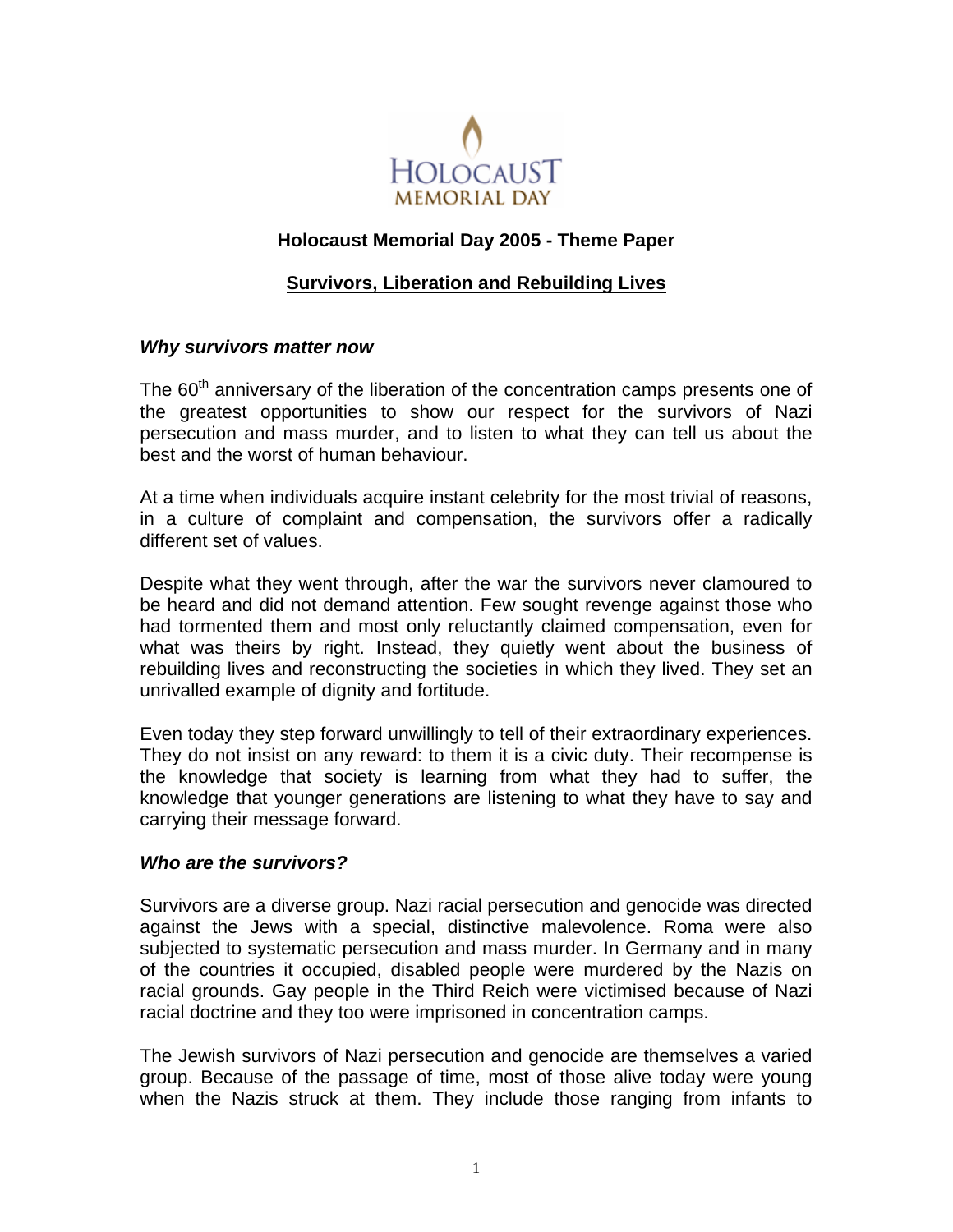teenagers who were packed on trains and sent out of Germany on the eve of the war; young people who endured German occupation, ghettos, deportations, camps, slave labour, and death marches. The older survivors had lives before they became refugees or prisoners; the youngest were mere babies and cannot 'remember' life before or even during those times.

They came from all over Europe and North Africa. They witnessed 'ethnic cleansing', massacres, and death factories. Some were hidden with sympathetic non-Jews; others survived underground, either alone or with their families, in hiding or with false identities. In certain parts of Europe numbers of Jews escaped to the forests and hills where they lived and fought with partisans. Yet all are scarred.

#### *What the survivors can tell us about racism and genocide*

Survivors are not special just because they are survivors. Most will say that they did not escape from Germany or live through the ghettos or the camps because of something intrinsic to them. Most will readily admit that they survived thanks to sheer luck: better people perished, worse ones got away.

Survivors of Nazi persecution and mass murder are special because of *what* they survived and what they have to tell us about that horrific experience.

Those who escaped from persecution in Germany, Austria, and Czechoslovakia as young people or children before September 1939 witnessed the triumph of political intolerance, dictatorship, the massive abuse of human rights, and systematic state-sponsored robbery. They lived under a system founded on warped racial-biological principles in which the severely disabled were considered 'unworthy of life' and anyone who did not conform to a straight, heterosexual stereotype was considered 'asocial' and an enemy of the people.

They testify to families shattered by racial persecution, of parents giving up their children to the kindness of strangers in order to save them. They recall what it was like to arrive as refugees in 1930s Britain: a country divided between those whose humanitarian impulse led them to form refugee committees to help the persecuted and those who followed the xenophobic mass-circulation press and racist agitators like Sir Oswald Mosley who fomented hostility to the refugees. Most of the children who arrived on special trains in 1938-39 never saw their parents again because adults were denied admission by the British government for fear of causing a backlash against refugees seeking work as well as asylum.

These former refugees can inform us what it means to rebuild lives in a new country, to live through a war and then discover that you will never go home – that your family has been murdered. That you are orphans many times over: finally, irrevocably deprived of parents, culture, homeland.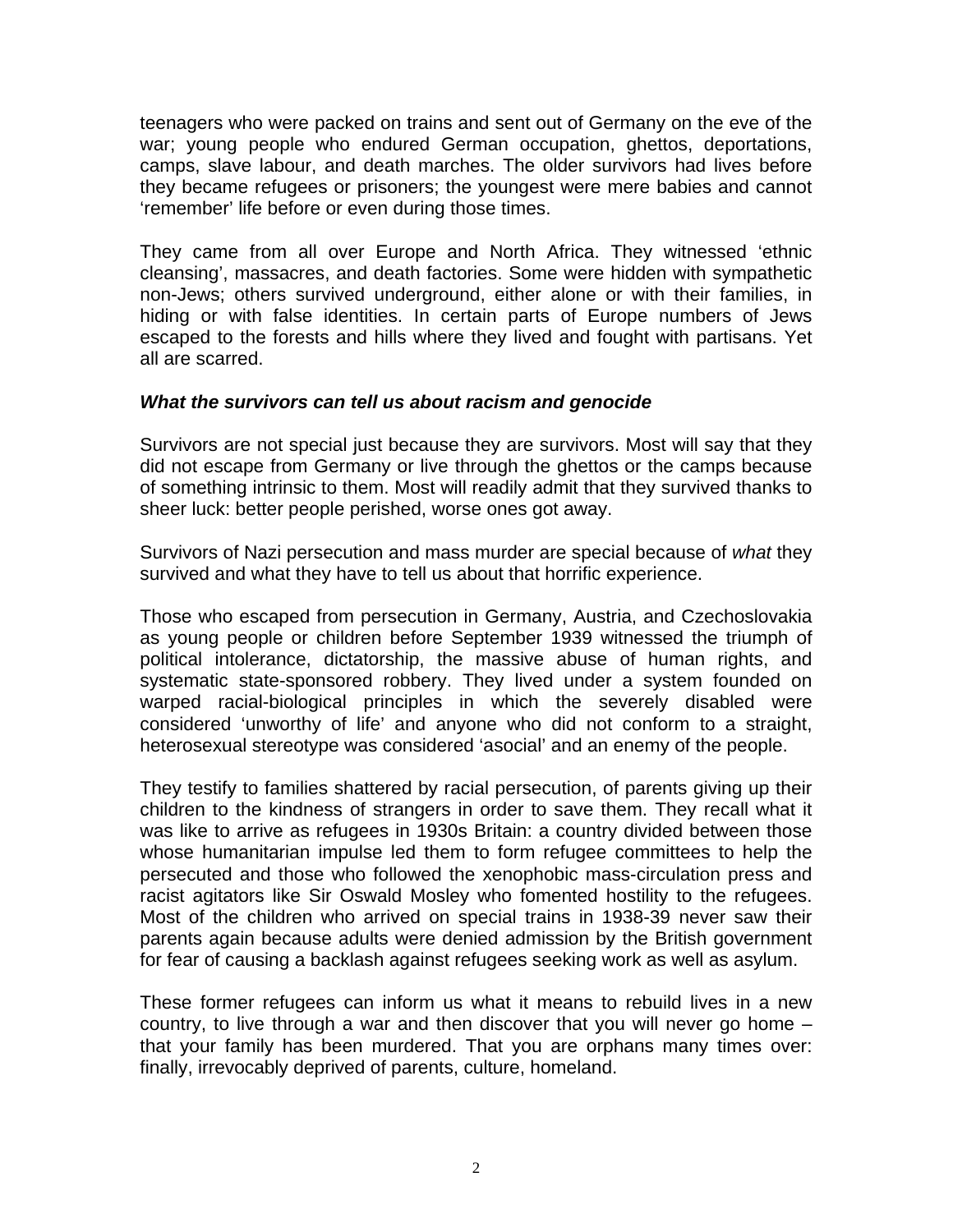Those who came to this country after 1945 bear witness to the very depths of inhumanity. In Poland, Russia, Belarus, Ukraine, the Baltic states, they saw people brutally evicted from their homes and their livelihoods destroyed in the name of a racist ideal; families ripped apart; men, women, children, babies slaughtered. They lived in squalid, walled ghettos and concentration camps where they endured starvation and disease in extremes of heat and cold. Despite illness and malnutrition, they were forced into slave labour.

Along with the Jews, tens of thousands of Roma were murdered, while millions of Russian prisoners of war and Poles were allowed to die of deliberate neglect or enslaved and worked to death.

In Czechoslovakia, Hungary, the Balkans and Nazi-occupied western Europe Jews experienced the increase of persecution from discrimination and marking with the yellow star to round ups, deportations, and mass murder on an industrial scale in purpose built gas chambers on the other side of the continent.

The survivors of the deportations are able to tell us how groups of people can be targeted by racism, segregated, isolated and uprooted. They discovered that few people are brave enough to resist and to help. Yet they experienced acts of kindness and courage, rescue and resistance. Some were actually saved by 'Righteous Gentiles' – non-Jews who risked their lives to help.

Survivors can recall the struggle to maintain human dignity in the overcrowded ghettos and in the camps. They witnessed the break down of civilization, but also solidarity in the face of the most awful brutality. Survivors in different places encountered the spectrum of responses to genocide, from desperate collaboration with the perpetrators to defiance and armed rebellion.

Above all they bear witness to the moment of liberation, the moment at which a totalitarian, genocidal regime was brought down by Allied troops: Red Army at Auschwitz, the British at Belsen, the Americans at Dachau as well as Allied personnel from many other nations who opened the gates of hundreds of murderous, ghastly camps.

#### *What survivors can tell us about the aftermath of genocide*

Few comforting stories emerged from the Nazi dark ages. One of the most important things we can learn from the survivors of Nazi persecution and mass murder is that for people who emerge from war and genocide, suffering and grief do not end instantly with the declaration of peace. The survivors of the Nazi racial persecution and genocide faced a particularly difficult time.

For those in the camps, liberation was a muted experience. They were alive, but they had lost everything. Thousands died of malnutrition and disease even after Allied troops arrived.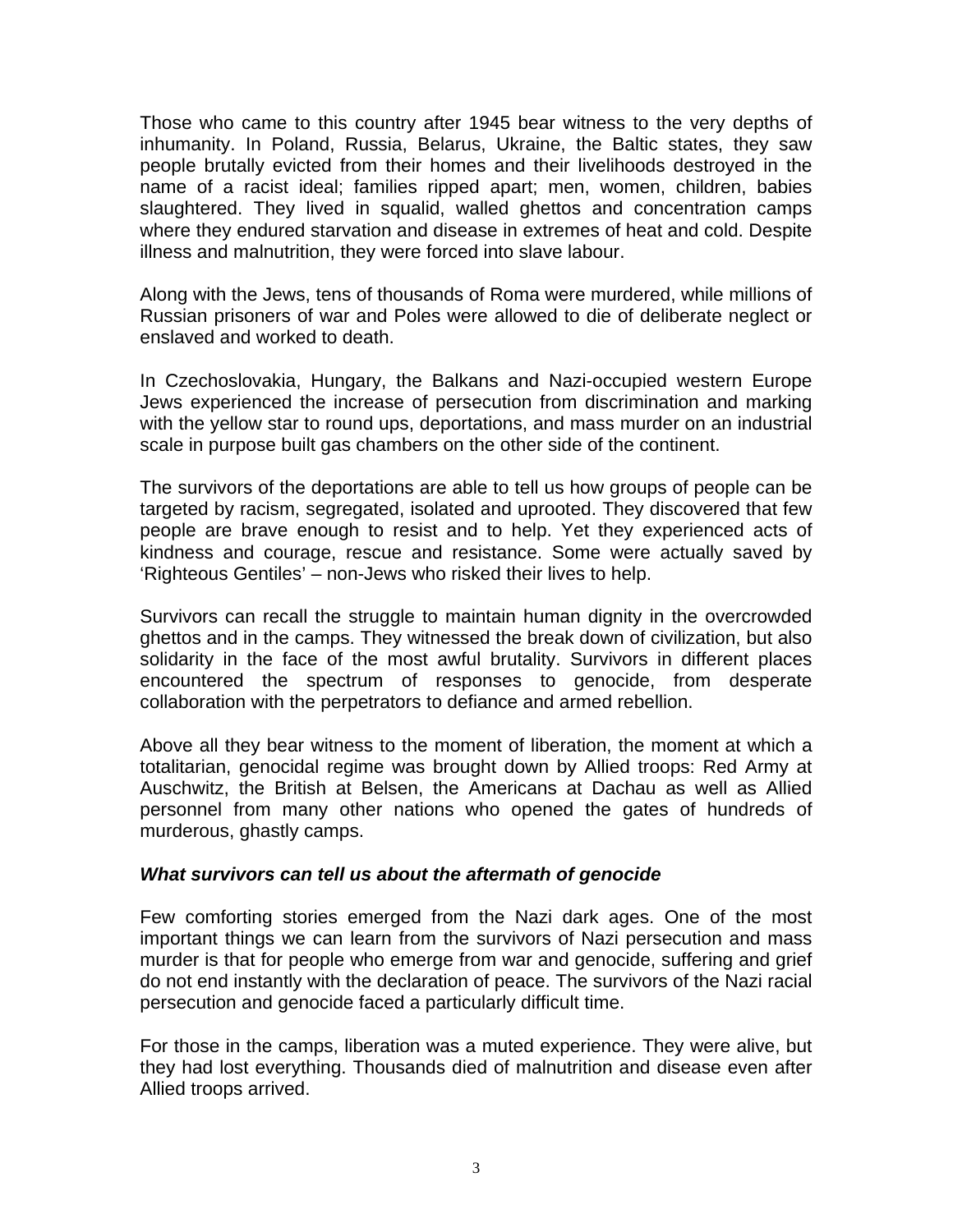The sights that greeted Allied servicemen and women marked them for ever. They brought immediate aid to the survivors in terrible conditions and at great risk to themselves. The troops and relief workers should be honoured for that bravery and skill.

But after the initial rescue, survivors often faced incomprehension and even hostility. Those who limped back to their own countries frequently discovered that their homes were occupied by other people and that their belongings were gone. They were treated with fear and resentment.

The post-war experience of Jews was rooted in the ambiguous wartime attitude towards the Nazi policies that singled out the Jewish people and the reluctance to accept that they were special targets of Nazi race hate. Unlike the citizens of occupied countries, the Jewish survivors had no government to represent them or homeland to take them back. Since only a few had been able to take up arms against the Nazis they were not treated as heroes, like resistance fighters or soldiers who came home.

About 50,000 Jewish camp survivors gathered in the British and American zones of occupation in Germany, refusing to return to places that were no more than a graveyard. Outbreaks of violent anti-semitism in Poland led to over a hundred thousand Polish Jewish survivors joining them. But no country in the world was willing to take substantial numbers of Jewish 'Displaced Persons', 'DPs', as the survivors became known.

The British government refused to allow an influx of Jewish refugees and only a few thousand came to Britain under a scheme for the 'distressed relatives' of Jews already in the UK. The government permitted 10,000 Jewish and non-Jewish children to enter the country but ruled out any old enough to work, even though tens of thousands of non-Jewish DPs, including Poles, Balts, Ukrainians, and ethnic Germans, were recruited for labour in Britain.

Today we live in a 'therapeutic culture', but few survivors received anything more than essential medical treatment. About 750 boys and girls who were brought to Britain by the British Jewish community were given excellent care and sustained attention – but they were the exception. Neither the survivors nor the liberating troops, many of whom were traumatised by what they had seen, received the kind of support that we would deem essential to their psychological well-being.

In the post-war trials of war criminals the testimony of survivors was almost totally ignored and they were at the bottom of the list of those to get restitution. It took decades before they obtained justice. In Germany Roma and gays had no chance of obtaining redress: the laws under which they had been persecuted remained in force for many years. Their experiences, like the Nazi treatment of Germans of African descent, were hardly mentioned.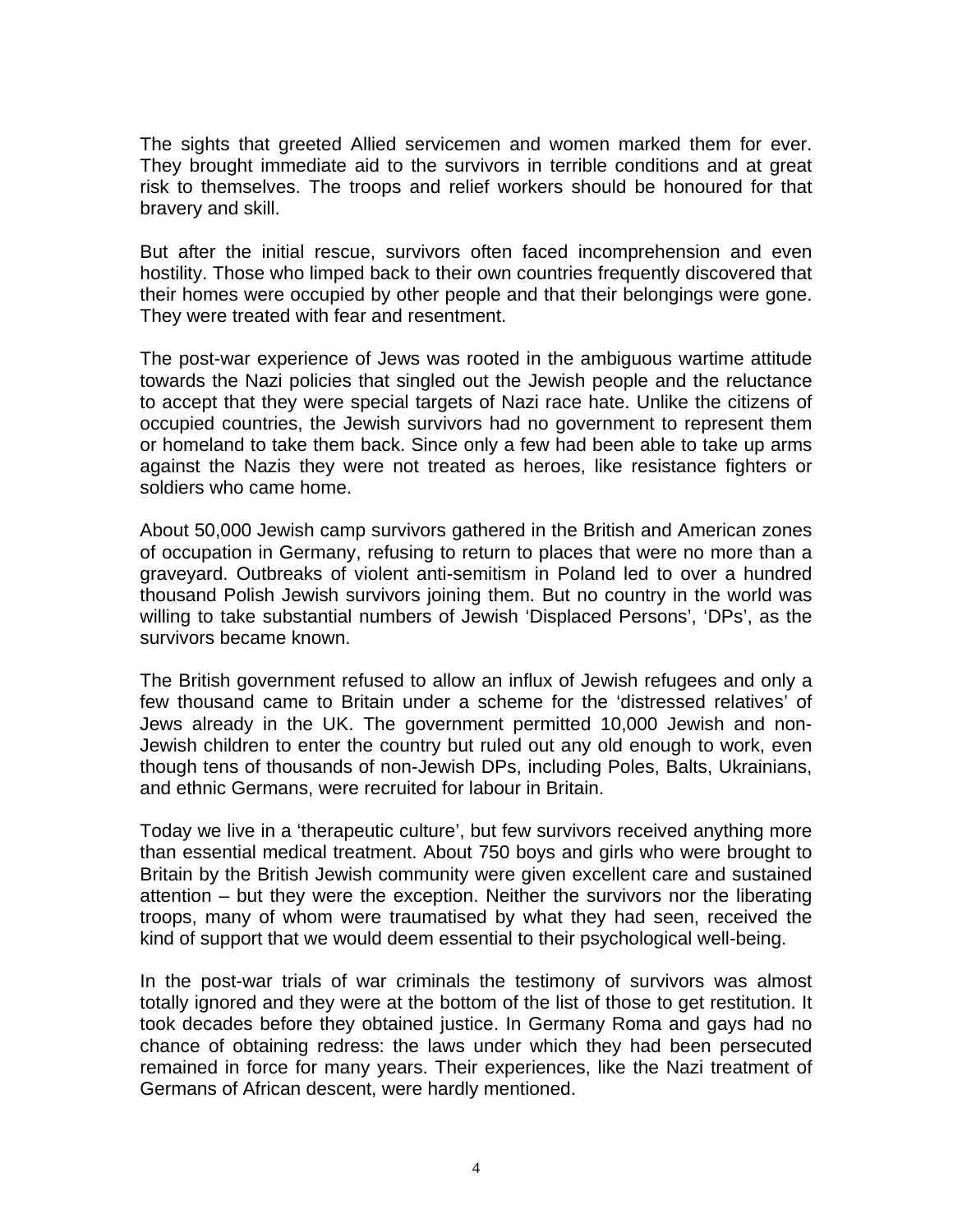And yet most of the former Jewish refugees and the camp survivors who reached Britain between 1938 and 1945 came through and avoided the canker of bitterness. Some completed interrupted educations while others began their schooling in a new tongue. They mastered trades and professions, and embarked on productive working lives. They married and raised families. They maintained their religious affiliations and cherished memories of a culture that was now in ruins. Above all, they avoided the temptation to hate or to teach their children to hate.

Over time they formed associations and set up memorials to murdered loved ones and lost communities. They fostered commemorations, teaching and research into the origins of the Nazi nightmare and the fate of those it engulfed. As well as being productive, law abiding citizens, they tried to turn their experiences to the general good by warning against what happens when democracy, toleration, and decency collapse.

They did all this not because of what society expected of them, but despite a pervasive lack of compassion and curiosity. From the 1940s to the 1970s, there was little interest in what they had endured: the Nazi genocide was not taught about in our schools and stories connected with it rarely cropped up in the media. It is only in the last few years that we have recognised the importance of the survivors and given them the acknowledgement they deserve.

## *What can we achieve on Holocaust Memorial Day 2005?*

Survivors still bear the scars of their experiences – and nothing can heal their loss. But we can to some extent make up for the years in which they were ignored by showing our respect for their strength and resilience.

Holocaust Memorial Day 2005 should not be an empty celebration of 'the human spirit' or the 'triumph over adversity'. Rather, Holocaust Memorial Day should be a time to hear the survivors recall their experiences, reflect on how our society treated them, and listen to what they can tell us that applies equally well to the world today. It should be a spur to action against all manifestations of racism, intolerance, dehumanisation of 'the Other', and incipient genocide.

Survivors should not just be used for a convenient 'sound bite' or serve as the peg on which to hang cliches about crimes committed by other people, long ago and far away.

Our task is to make sure that as many people as possible, especially the young, listen to these survivors from a terrible past that finds echoes in our society - and pledge to them that we will do our utmost to prevent anything like that which they endured ever happening again in Britain or elsewhere in the world.